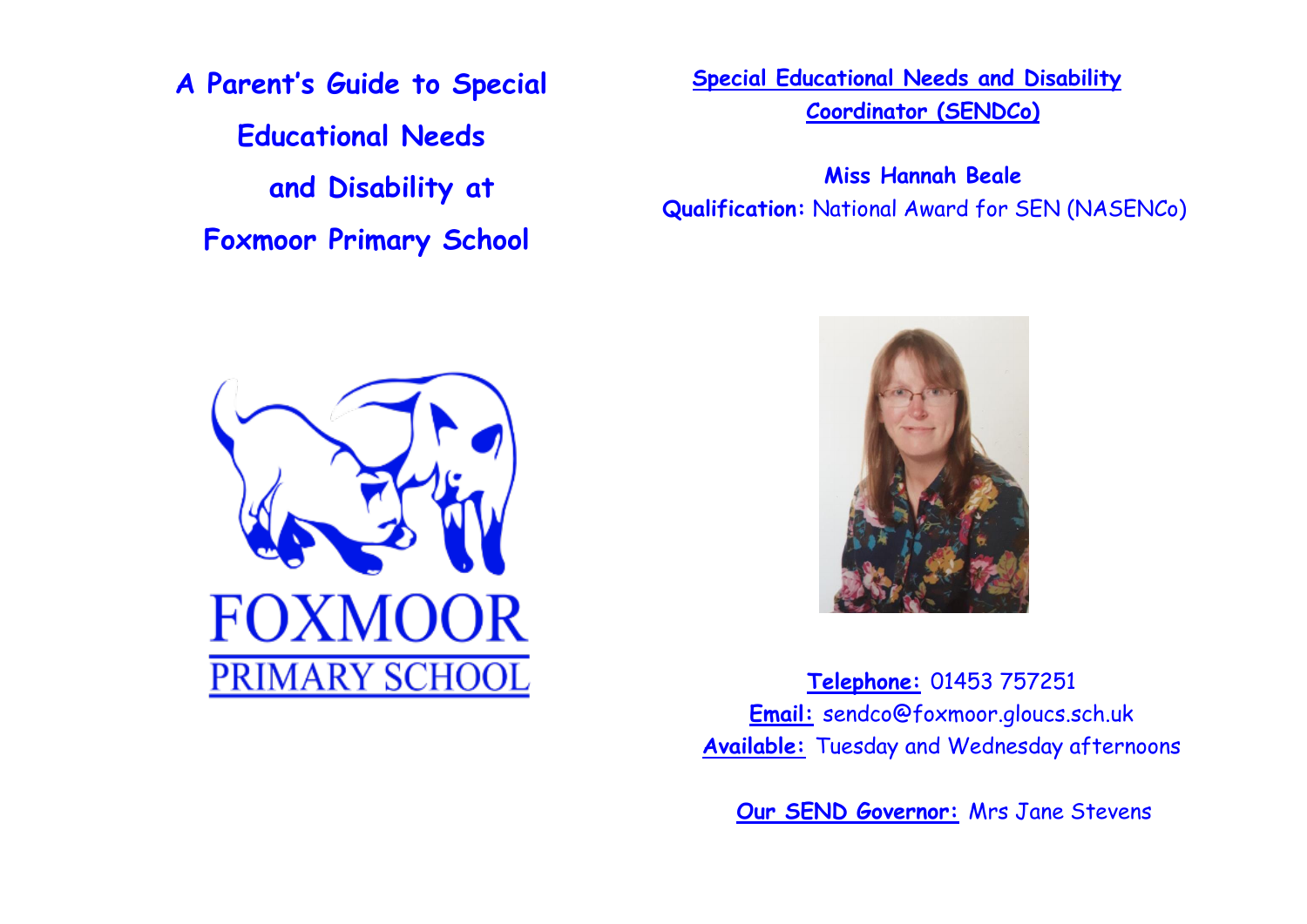### **SEND: What it means to you and your child**

Every child is an individual and they develop and learn at different rates. They may experience difficulties in the following areas:

- Reading, writing, mathematics,
- Understanding and using language,
	- Organising themselves,
	- Sensory difficulties,
	- Physical challenges,
	- Managing their behaviour,
- Relating to other children or adults.

This may mean that your child requires some additional support in the areas mentioned above.

#### **Don't Panic!**

There are many ways that children may be struggling at school and many ways that they can be helped to overcome these difficulties.

## **Provision for children with SEND**

All children at Foxmoor Primary School receive quality first teaching of a broad and balanced curriculum in an inclusive environment.

According to their needs, children will also have access to:

- Enhanced access to ICT or specialist equipment,
	- In-class support from teaching assistants,
	- Catch-Up programmes in Literacy and Maths,
		- One-to-one or small group work,
			- Test and exam concessions,
		- Extra help from other services,
- Either a My Plan or My Plan+ outlining the child's targets and the provision provided to help achieve these.

(Please see next page for definitions.)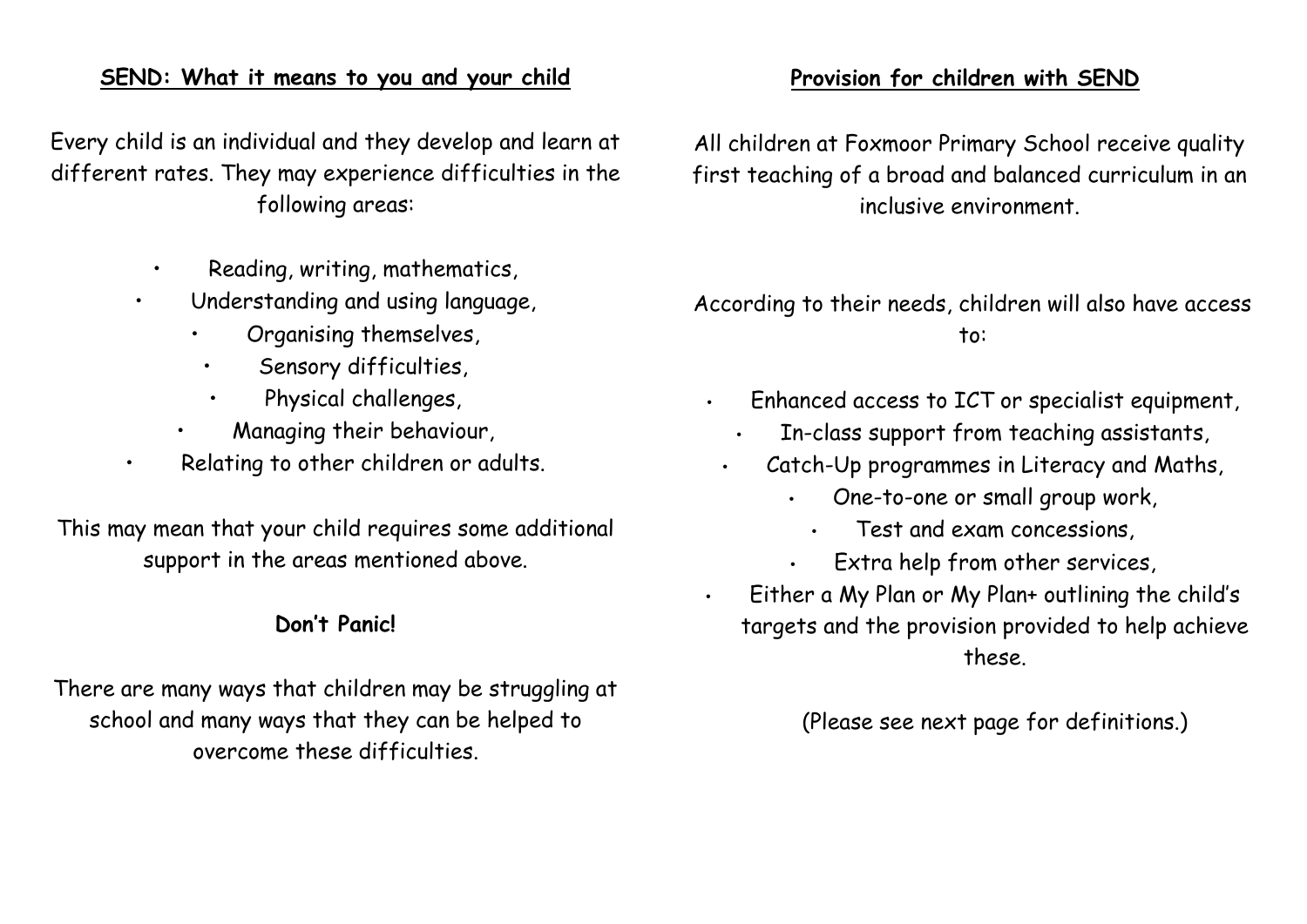## **Identifying SEND**

All children's needs are individual to them. We will always talk to you about any concerns we have regarding their developmental journey. This may result in a collective decision to place your child on the SEND Register.

## **Types of special educational needs can include:**

- General learning children whose learning progresses at a slower pace.
	- Speech and language difficulties.
	- Social and emotional difficulties.
		- Autism.
- Communication and interaction difficulties.
	- Physical and /or medical needs

# **What if I think my child has SEND?**

Discuss your concerns with the class teacher, as there are many things you can achieve together without needing extra SEND support.

# **A Graduated Approach to SEND**

**My Profile:** All children on the SEND Register at Foxmoor will have a 'My Profile' that will outline what helps and hinders their learning as well as what their hopes for the future are.

**My Plan:** All children on the SEND Register will have a 'My Plan'. This will outline targets and goals that the child is working towards and well as any provision in place for them. The 'My Plans' will also state the actions and resources being used to help them achieve these goals. There may also be outside agencies working with the child, family and school.

**My Plan+:** If a My Plan has been in place for some time and has been reviewed several times with limited progress being made, a child may then be given a 'My Plan+'. Outside agencies will be involved at this time.

**Educational, Health and Care Plan:** A child would have been on a My Plan+ and this would have been reviewed several times before an EHCP would be considered. The SENDCo alongside parents may request additional support through an EHC Plan to help meet the child's needs.